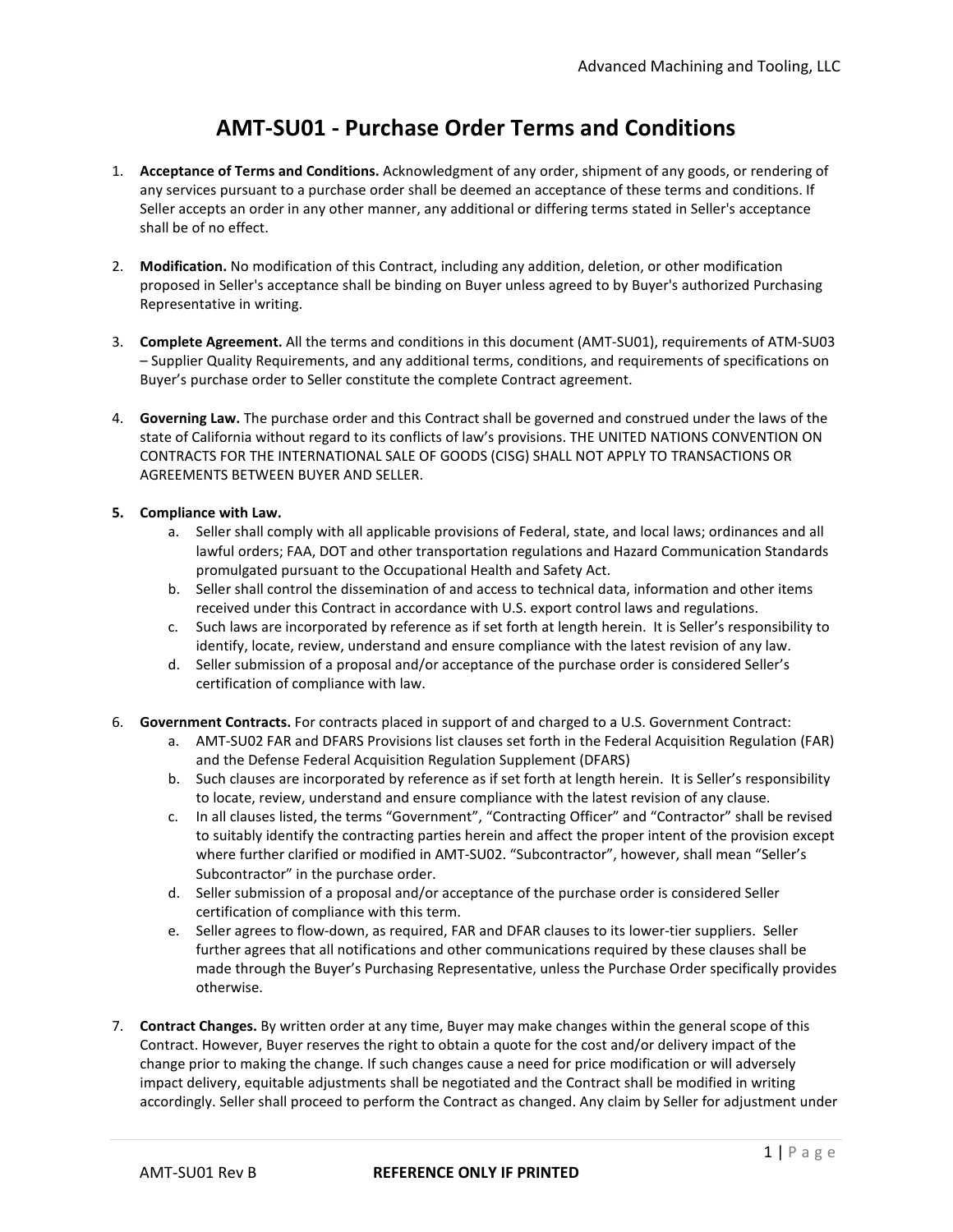this clause must be asserted within 20 days from the date of receipt by the Seller of the notification of change or within such further period as Buyer may allow. Where the cost of property made obsolete or excess as the result of a change is included in Seller's claim for adjustment, Buyer shall have the right to prescribe the manner of disposition of such property. Nothing in this clause shall excuse Seller from proceeding with the Contract as changed.

## **8. Termination for Default and Force Majeure.**

- a. Buyer may, subject to the provisions of subparagraph (c) below, by written notice of default to Seller, terminate the whole or any part of this Contract in any one of the following circumstances: (i) if Seller fails to make delivery of the goods or to perform this Contract within the time specified herein or any extension thereof; or (ii) if Seller fails to perform any of the other provisions of this Contract, or so fails to make progress as to endanger performance of this Contract in accordance with its terms, and does not cure such failure within a period of ten (10) days (or longer period as Buyer may authorize in writing) after receipt of notice from Buyer specifying such failure.
- b. In the event Buyer terminates this Contract in whole or in part as provided in subparagraph (a) above, Buyer may procure, upon such terms and in such manner as Buyer may deem appropriate, supplies or services similar to those so terminated, and Seller shall be liable to Buyer for any excess costs for the same, including without limitation all costs and expenses of the type specified in the "Supplier's Warranties" paragraph of this Contract; provided, that Seller shall continue the performance of this Contract to the extent not terminated hereunder.
- c. Except with respect to defaults of subcontractors, Buyer shall not be liable for any excess costs if the failure to perform this Contract arises out of causes beyond the control and without the fault or negligence of Seller. Such causes may include, but are not limited to, acts of God, or of the public enemy, acts of the Government in either its sovereign or contractual capacity, fires, flood, epidemics, quarantine restrictions, strikes, freight embargoes, and unusually severe weather, but in every case the failure to perform must be beyond the control and without the fault or negligence of Seller. If the failure to perform is caused by the default of a subcontractor, and if such default arises out of causes beyond the control of both Seller and the subcontractor, and without the fault or negligence of either of them, Seller shall not be liable for any excess costs for failure to perform, unless the supplies or services to be furnished by the subcontractor were obtainable from other sources in sufficient time to permit Seller to meet the required delivery schedule. The term(s) "subcontractor(s)" shall mean subcontractor(s) at any tier.
- d. If this Contract is terminated as provided in subparagraph (a) above, Buyer, in addition to any other rights provided in this Contract, may require Seller to transfer title and deliver to Buyer, in the manner and to the extent directed by Buyer, (i) any completed goods, and (ii) such partially completed goods and materials, parts, tools, dies, jigs, fixtures, plans, drawings, information, and Contract rights (hereinafter called "manufacturing materials") as Seller has specifically produced or specifically acquired for the performance of such part of this Contract as has been terminated; and Seller shall, upon direction of Buyer, protect and preserve property in the possession of Seller in which Buyer has an interest. Payment for completed goods delivered to and accepted by Buyer shall be at the Contract price. Payment for manufacturing materials delivered to and accepted by Buyer and for the protection and preservation of property shall be in an amount agreed upon by Buyer and Seller. Buyer may withhold from amounts otherwise due Seller for such completed supplies or manufacturing materials such sum as Buyer determines to be necessary to protect Buyer against loss because of outstanding liens or claims of former lien holders or for damages otherwise caused by Seller's failure to perform its obligations under this Contract.
- e. The rights and remedies of Buyer provided in this paragraph shall not be exclusive and are in addition to any other rights and remedies provided by law or under this Contract.
- 9. **Termination for Convenience.** In addition to any other rights, Buyer further reserves the right to terminate Seller's performance under this purchase order in whole or in part at any time without cause by giving written notice of termination, whereupon Seller will cease performance on the date and to the extent specified in the notice and will take such actions as are reasonably necessary to protect property in Seller's possession in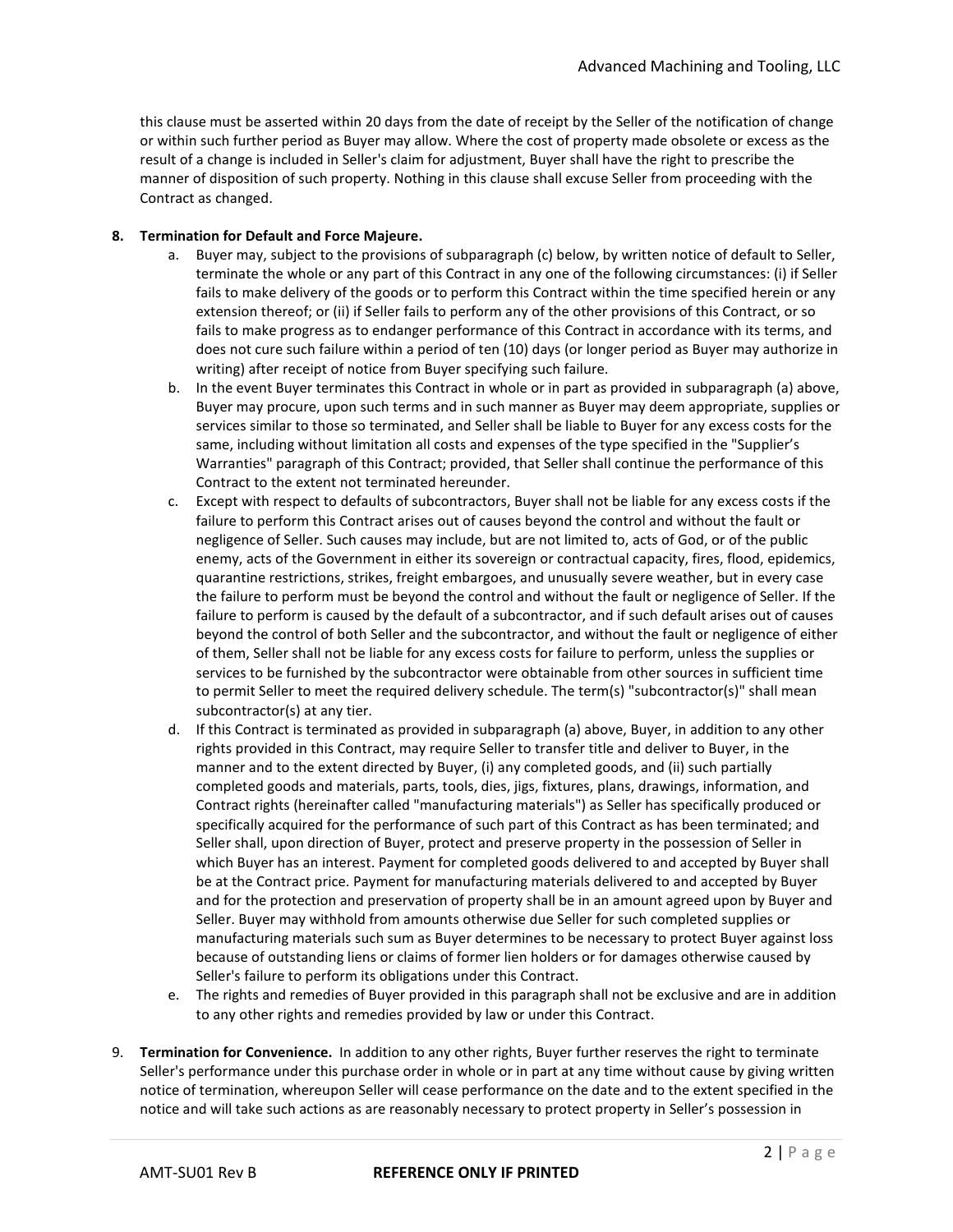which Buyer has an interest until disposition instructions from Buyer have been received. Seller will promptly advise Buyer of any items acquired in anticipation of completion of its performance and the most favorable disposition that Seller can make thereof. Seller will comply with Buyer's instructions regarding the disposition of such items. Seller will submit all claims resulting from such termination within sixty (60) days of its receipt of such notice. Buyer shall have the right to inspect Seller's records, facilities, work and materials relating to its performance or anticipated performance of the purchase order for the purpose of establishing the value of Seller's claims upon reasonable advance notice. Buyer will pay Seller, without duplication, the purchase order price for finished work accepted by Buyer and the cost to Seller of work in progress and raw materials allocable to the terminated work based on Buyer's audit of Seller's records, using generally accepted accounting principles; however, the amount due Seller shall be reduced by the following:

- a. The market value or cost (whichever is higher) of any items used or disposed of by Seller without Buyer's consent;
- b. The agreed value of any items used or disposed of by Seller with the Buyer's consent; and
- c. The cost of any defective or destroyed materials. Buyer will make no payments for finished work, raw material or other items fabricated or procured by Seller in excess of the lesser of (i) that ordered; (ii) that for which Buyer has issued shipment releases as of the date of the notice of termination released; or (iii) fifteen days' supply. Notwithstanding the foregoing, payments under this section shall not exceed the price for the entire performance specified in this purchase order less payments that would otherwise be made to complete performance hereunder. Payment under this section of this Contract will constitute Buyer's sole and exclusive liability in the event Buyer elects to terminate this purchase order without cause by notice. This section shall not apply to cancellation by Buyer hereunder.
- 10. **Cancellation.** Buyer may cancel this purchase order and Seller's performance hereunder immediately without incurring liability to Seller (A) immediately upon (i) Seller's insolvency; (ii) filing of a voluntary petition in bankruptcy by Seller; (iii) filing of an involuntary petition in bankruptcy against Seller; (iv) appointment of a receiver or trustee for Seller; (v) execution or assignment for the benefit of creditors by Seller; or (vi) any comparable event, and (B) upon thirty days written notice to Seller in the event of Seller's breach of contract or failure to perform.
- 11. **Insurance.** Seller represents that it has and will maintain the following types and amounts of insurance coverage and agrees to furnish certificates of insurance showing that Seller has insurance coverage in the following minimum amounts: Workers Compensation - Statutory limits for the state(s) in which the work will be performed General/Products Liability - \$1,000,000 per occurrence/\$2,000,000 in the aggregate Automobile Public Liability - \$1,000,000 (per any one accident) These certificates of insurance shall set forth the amount of coverage, the number of the policy and the date of expiration. Upon Buyer's request, Seller shall name Buyer or the Buyer Entities as an additional insured on its policies. If Seller is a self-insurer for worker's compensation purposes, Seller shall provide Buyer with a copy of the self-insured certificate issued by the state(s) where work will be performed. If this purchase order includes a sale of goods manufactured in whole or in part to Seller's designs or specifications, Seller agrees to provide Buyer, upon request, with a current certificate of product liability insurance and a supplier's endorsement naming Buyer as an additional insured on Seller's policy.
- 12. **Patent Indemnity.** Seller shall defend Buyer, Buyer's Customers and the users of Buyer's goods against all claims and proceedings alleging infringement of any United States or foreign patent for goods delivered under this Contract, and Seller shall hold them harmless from any resulting liabilities and losses including attorney fees, provided Seller is reasonably notified of such claims and proceedings. Seller's obligation shall not apply to goods manufactured pursuant to detailed designs developed and furnished by Buyer nor to any infringement arising from the use or sale of goods in combination with goods not delivered by Seller if such infringement would not have occurred from the use or sale of such goods solely for the purpose for which they were designed or sold to Buyer.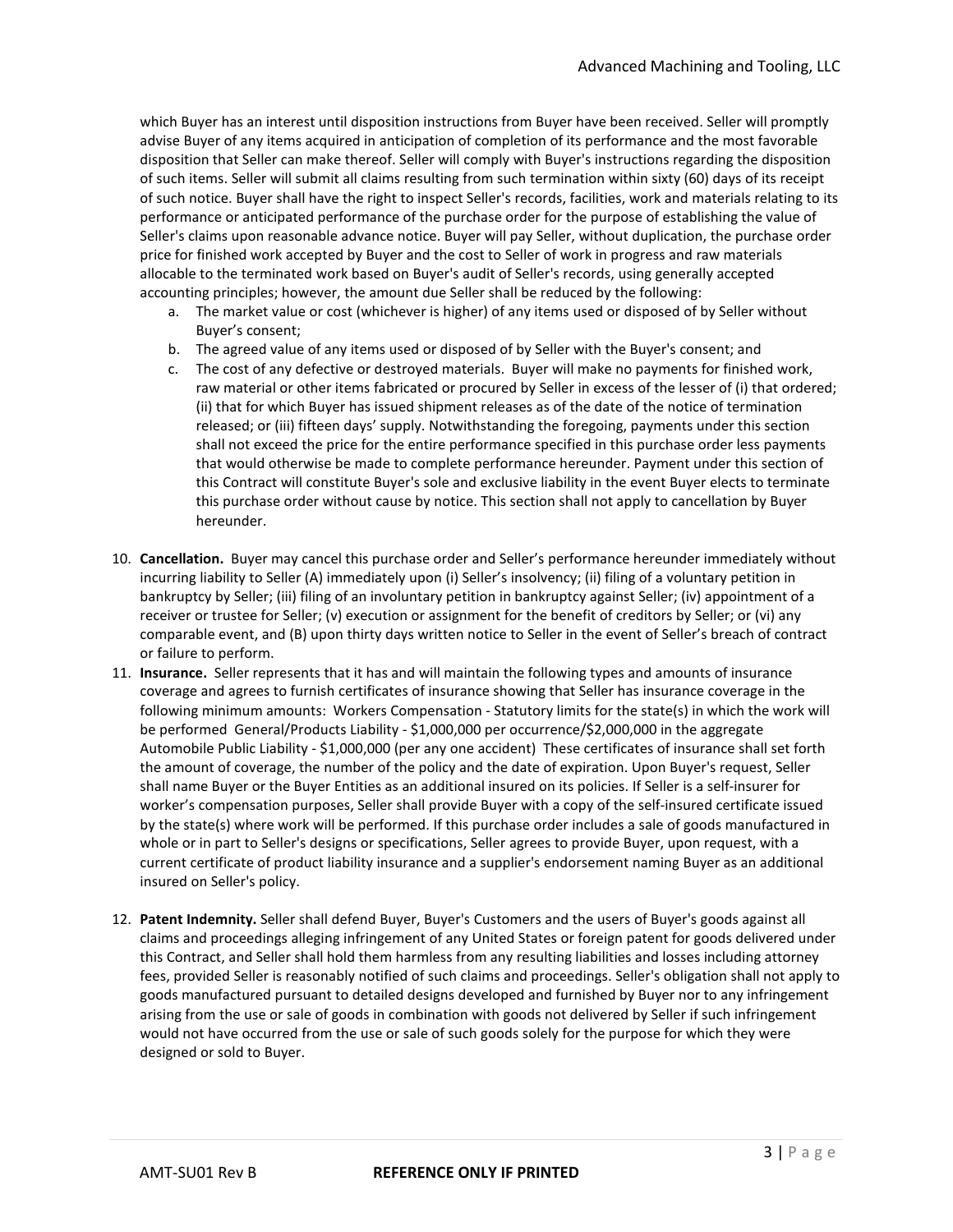- 13. **Assignments.** No assignment of any rights, including rights to monies due to become due hereunder, or delegation of any duties under this Contract shall be binding upon Buyer until written consent thereto has been obtained.
- 14. **Subcontracting.** Except when Seller is a Distributor, Seller shall not procure any product, process or service to be delivered under this Contract from a third party without Buyer's prior written permission. In the event Seller is permitted to subcontract, see the AMT-SU03 section titled Subcontracting for requirement details.
- 15. **Product Acceptance/Rejection.** All purchased products and services will be subject to Buyer's inspection and approval IAW within a reasonable time after delivery, irrespective of payment date. Verification by Buyer shall not absolve the Seller of the responsibility to provide conforming product, nor shall it preclude subsequent rejection by Buyer. Buyer may reject goods not in accordance with the instructions, specifications, standards, drawings, data or Seller's warranty (expressed or implied). Buyer may return rejected goods to Seller at Seller's expense and Buyer shall have no further obligation for such goods. Payment for any article shall not be deemed acceptance and in no event shall Buyer incur liability for payment for rejected goods. Seller shall assume responsibility for and will pay any and all loss, cost, damage, or expense, including attorney fees, and cost of replacement incurred by Buyer attributed to Buyer's rejection of goods due to nonconformance to specifications or untimely late delivery. Buyer shall submit payment for goods only after goods are deemed to meet all purchase order and drawing requirements. If goods are found to be nonconforming for any reason after payment has been made, Buyer shall debit Seller's account on the next Advanced Machining and Tooling payment cycle. If Seller's account payable amount is less than the debit memo, then Seller shall reimburse Buyer in full with a check for the debit amount.
- 16. **Nonconforming Product.** Seller shall handle nonconforming product IAW the AMT-SU03 section titled Nonconforming Material including subsections, as applicable to the product. Delivered nonconforming product for which it is determined the Seller is responsible, and which was not pre-approved on a waiver from Buyer prior to shipment, or sent to Seller to use for setup will result in a Quality Administration charge to Seller of \$150 for each occurrence, and possible additional Quality Fees based on product value, which will be negotiated fairly for each occurrence.
- 17. **Shipment, Title and Delivery.** Seller shall deliver in accordance with the delivery date(s) specified in this purchase order or, if a delivery date or dates are not specified, then only as authorized in shipment releases issued by Buyer to Seller. Shipment shall be via UPS Collect unless specifically directed otherwise, or unless Seller is delinquent, in which case Seller shall cover freight costs. Failure to adhere to Buyer's routing instructions will affect supplier performance ratings and may result in charges for additional costs to the Buyer. Title and risk of loss will pass upon receipt of products by the Buyer. If it appears Seller will not meet schedule, Seller shall promptly notify Buyer in writing and, if requested by Buyer, ship via air or expedited routing to avoid or minimize delay to the maximum extent possible, the added cost borne by the Seller. This is in addition to Buyer's other remedies. The dates specified on the purchase order are stock dates, not ship dates. Deliveries will not be accepted more than five (5) business days before the date specified. Any shipment arriving after 3:00pm Western Time on the due day shall be considered late. Only shipments arriving inside of this window will be counted as On Time deliveries unless otherwise approved in writing by Buyer prior to shipment.
- 18. **Invoice and Payment.** A separate invoice shall be issued for each shipment. Unless otherwise allowed by Buyer in this Contract, no invoice shall be issued prior to shipment of goods and no payment shall be made prior to receipt of goods and correct invoice. Credit, discount and payment periods will be computed from the date of receipt of the correct invoice.
- 19. **Traceability and Certification Documents Required.** To mitigate counterfeit material risk in the supply chain IAW AS6174 - Counterfeit Materiel; Assuring Acquisition of Authentic and Conforming Materiel, Seller shall provide traceability documents and a Certificate of Conformance with each shipment on the Contract IAW the AMT-SU03 section titled Counterfeit Material Risk Mitigation, and its subsections. Failure to provide correct